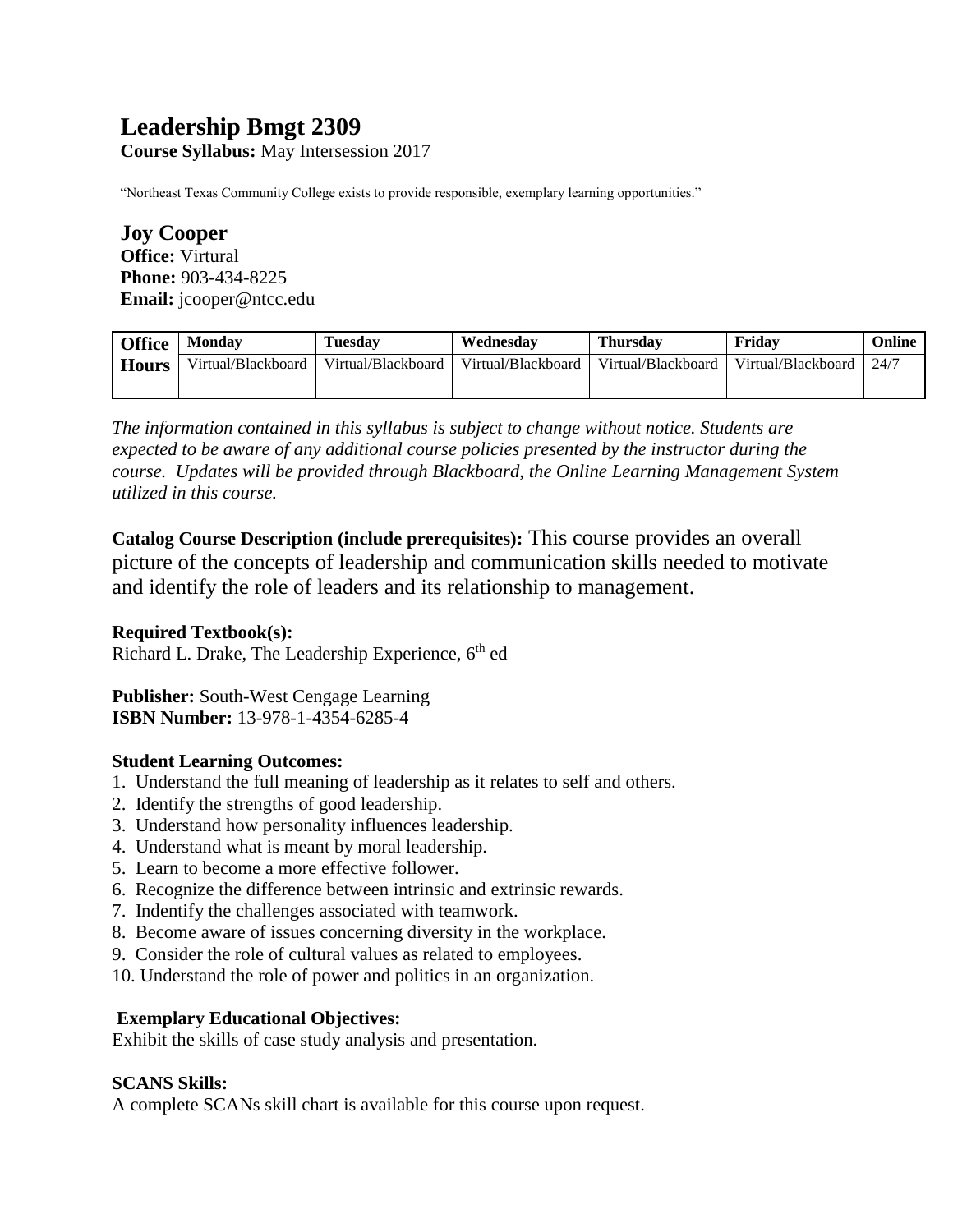#### **Lectures & Discussions:**

See Blackboard for chapter resources, assignments, projects and discussion board assignments.

# **Evaluation and Grading Criteria**

## **There are 699 possible points**

|                                | Possible Points |
|--------------------------------|-----------------|
| Assignments                    | 135             |
| Exams (2 Exams)                | 400             |
| Course Project/Article Reviews | 00              |
| <b>Total Possible Points</b>   | 635             |

Grades are awarded according to the following scale:

| $572-635$ | A |
|-----------|---|
| 508-571   |   |
| 445-507   | ╰ |
| 381-444   |   |
| $0 - 380$ | E |

# **Late Exam Point Deduction Information For Exams**

1-7 days after exam time has expired  $= 10$  point deduction

8-14 days after exam time has expired = 15 point deduction

 $14 + days$  after exam time has expired = Meeting with Instructor to discuss student(s) options. *\*Assignments are not accepted late as assignment answers are posted under Assignment Due Date document after the assignment deadline has expired.* 

#### **Tests/Exams:**

All test are mutiple choice questions.

#### **Assignments:**

See Blackboard Homepage and Start Here folder for chapter assignment details and due dates.

#### **Other Course Requirements:**

 $N/A$ 

#### **Student Responsibilities/Expectations:**

Students are expected to read the assigned readings, complete assignments as required, complete exams. Students are not considered to be participating or attending if the student does not attend the online class.

#### **NTCC Academic Honesty Statement:**

"Students are expected to complete course work in an honest manner, using their intellects and resources designated as allowable by the course instructor. Students are responsible for